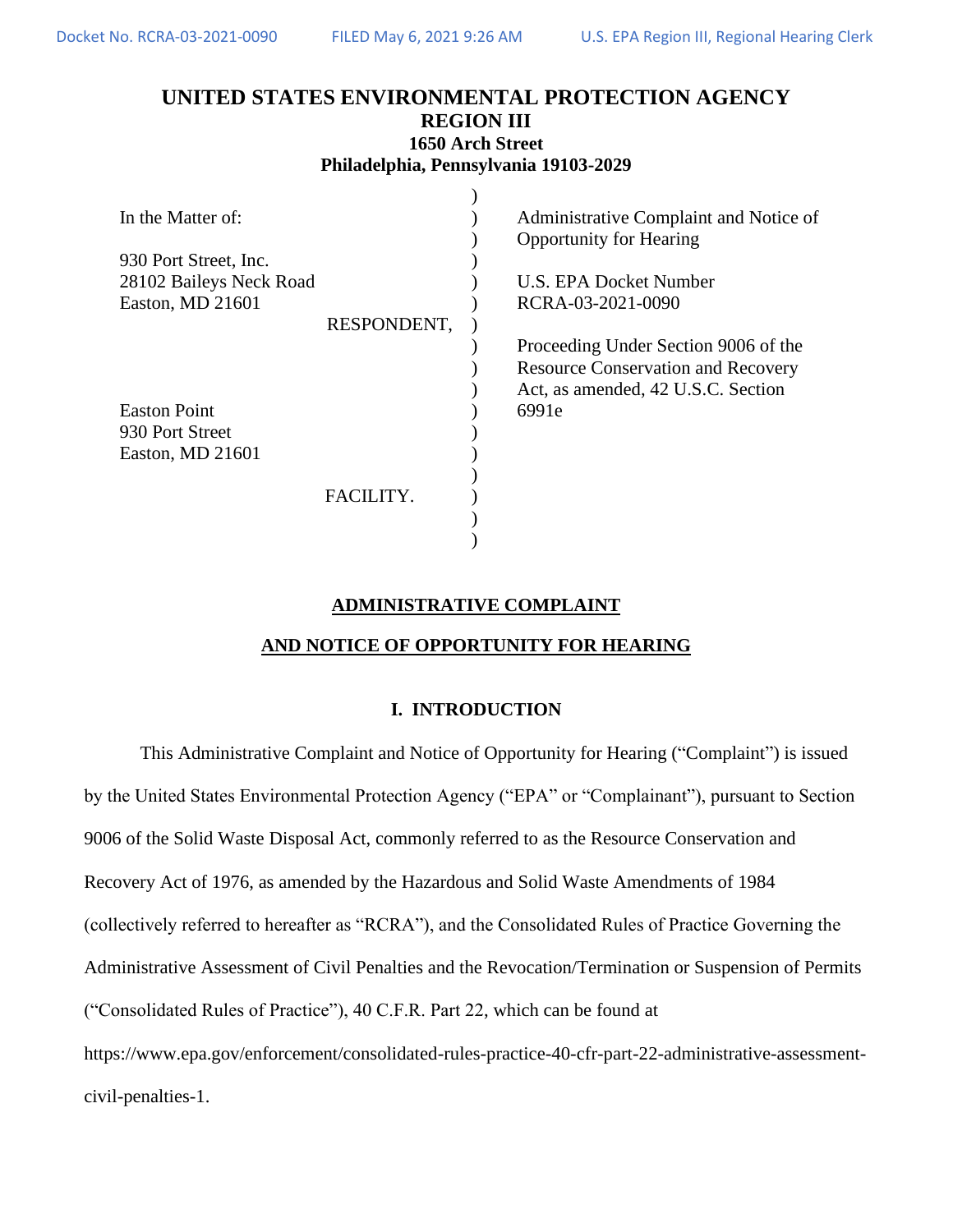EPA hereby notifies 930 Port Street, Inc., a Maryland for profit corporation ("Respondent") that EPA has determined that Respondent has violated certain provisions of Subtitle I of RCRA, 42 U.S.C. §§ 6991-6991*m*, EPA's regulations thereunder at 40 C.F.R. Part 280, and the State of Maryland's federally authorized underground storage tank program with respect to the underground storage tanks at Respondent's facility located at 930 Port Street, Easton, Maryland (the "Facility"). Section 9006 of RCRA, 42 U.S.C. § 6991e, authorizes EPA to take enforcement action, including issuing a compliance order and/or assessing a civil penalty, whenever it is determined that a person is in violation of any requirement of RCRA Subtitle I, EPA's regulations thereunder, or any regulation of a state underground storage tank program which has been authorized by EPA.

Effective July 30, 1992, pursuant to Section 9004 of RCRA, 42 U.S.C. § 6991*c*, and 40 C.F.R. Part 281, Subpart A, the State of Maryland was granted final authorization to administer a state underground storage tank management program *in lieu* of the Federal underground storage tank management program established under Subtitle I of RCRA, 42 U.S.C. §§ 6991-6991*i*. The provisions of the Maryland underground storage tank management program which were authorized became requirements of Subtitle I of RCRA and are, accordingly, enforceable by EPA pursuant to Section 9006 of RCRA, 42 U.S.C. § 6991*e*. Maryland's authorized underground storage tank program regulations are administered by the Maryland Department of the Environment ("MDE"), and are set forth in the Code of Maryland Regulations and will be cited as "COMAR" followed by the applicable section of the regulations, a copy of which is enclosed with this Complaint (Attachment A).

Section 9006(d) of RCRA, 42 U.S.C. § 6991e(d), authorizes EPA to assess a civil penalty against any owner or operator of an underground storage tank who fails to comply with, *inter alia*, any requirement or standard promulgated under Section 9003 of RCRA, 42 U.S.C. § 6991b (40 C.F.R. Part 280) or any requirement or standard of a State underground storage tank program that has been approved by EPA pursuant to Section 9004 of RCRA, 42 U.S.C. § 6991c.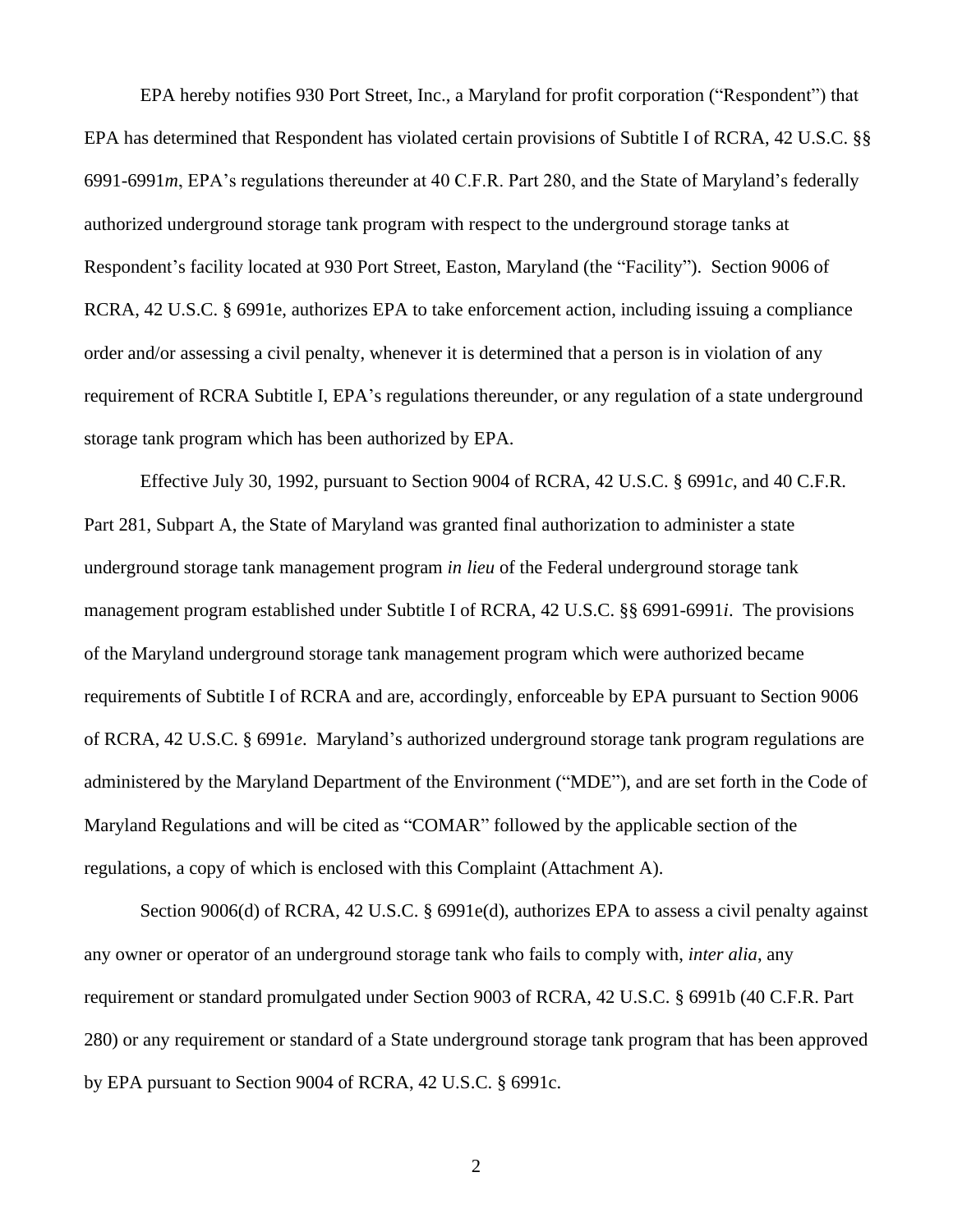EPA has given the State of Maryland notice of the issuance of this Complaint in accordance with Section 9006(a)(2) of RCRA, 42 U.S.C. § 6991*e*(a)(2).

In support of this Complaint, the Complainant makes the following allegations, findings of fact and conclusions of law:

# **II. FINDINGS OF FACT AND CONCLUSIONS OF LAW**

- 1. At all times relevant to this CAFO, Respondent has been the "owner" and/or "operator," as those terms are defined in Section 9001(3) and (4) of RCRA, 42 U.S.C. § 6991(3) and (4), and COMAR § 26.10.02.04B(37) and (39), of the "underground storage tanks" ("USTs") and "UST systems" as those terms are defined in Section 9001(10) of RCRA, 42 U.S.C. § 6991(10), and COMAR § 26.10.02.04B(64) and (66), located at a facility known as Easton Point located at 930 Port Street, Easton, Maryland (the "Facility").
- 2. Respondent is a "person" as defined in Section 9001(5) of RCRA, 42 U.S.C. § 6991(5), and COMAR § 26.10.02.04B(40).
- 3. On June 13, 2018, EPA performed a Compliance Evaluation Inspection ("CEI") at the Facility. At the time of the June 13, 2018 CEI, and at all times relevant to the violations alleged herein, five (5) USTs were located at the Facility as described in the following subparagraphs:
	- A. A four thousand (4,000) gallon single-walled cathodically protected steel tank that was installed in or about 1994, and that, at all times relevant hereto, routinely contained and was used to store 93 Octane (premium ethanol), a "regulated substance" as that term is defined in Section 9001(7) of RCRA, 42 U.S.C. § 6991(7), and COMAR § 26.10.02.04B(48) (hereinafter "UST No. 1");
	- B. A four thousand (4,000) gallon single-walled cathodically protected steel tank that was installed in or about 1994, and that, at all times relevant hereto, routinely contained and was used to store off-road diesel, a "regulated substance" as that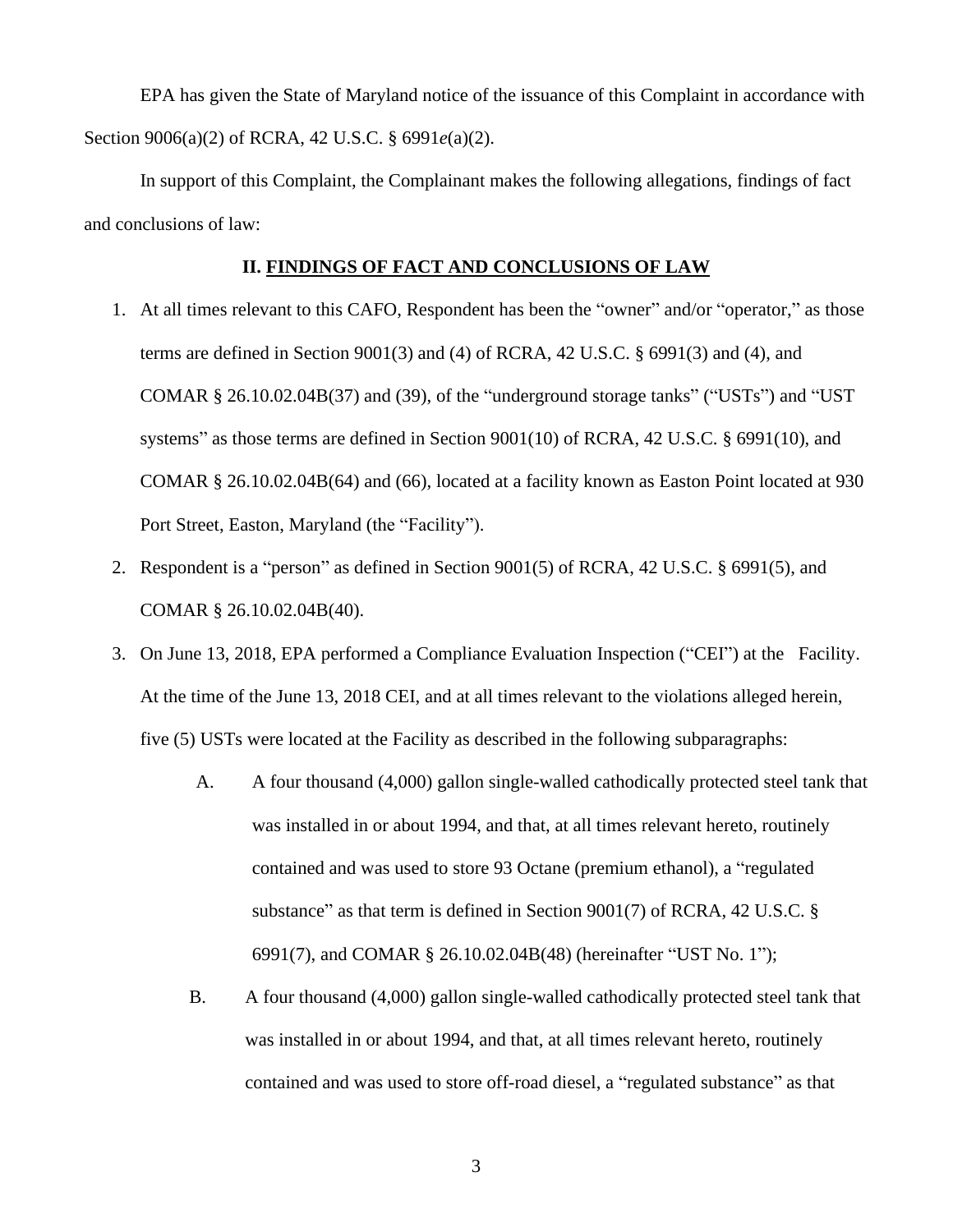term is defined in Section 9001(7) of RCRA, 42 U.S.C. § 6991(7), and COMAR § 26.10.02.04B(48) (hereinafter "UST No. 2");

- C. An eight thousand (8,000) gallon single-walled cathodically protected steel tank that was installed in or about 1994, and that, at all times relevant hereto, routinely contained and was used to store on-road diesel, a "regulated substance" as that term is defined in Section 9001(7) of RCRA, 42 U.S.C. § 6991(7), and COMAR § 26.10.02.04B(48) (hereinafter "UST No. 3");
- D. An eight thousand (8,000) gallon single-walled cathodically protected steel tank that was installed in or about 1994, and that, at all times relevant hereto, routinely contained and was used to store 91 Octane (premium non-ethanol), a "regulated substance" as that term is defined in Section 9001(7) of RCRA, 42 U.S.C. § 6991(7), and COMAR § 26.10.02.04B(48) (hereinafter "UST No. 4"), and
- E. An eight thousand (8,000) gallon single-walled cathodically protected steel tank that was installed in or about 1995, and that, at all times relevant hereto, routinely contained and was used to store 87 Octane gasoline, a "regulated substance" as that term is defined in Section 9001(7) of RCRA, 42 U.S.C. § 6991(7), and COMAR § 26.10.02.04B(48) (hereinafter "UST No. 5").
- 4. At all times relevant to the violations alleged herein, USTs Nos. 1 through 5 have been "petroleum UST systems" and "new tank systems" as these terms are defined in COMAR § 26.10.02.04B(43) and (31), respectively.
- 5. USTs Nos. 1 through 5 are and were, at all times relevant to applicable violations alleged in this CAFO, used to store "regulated substance(s)" at Respondent's Facility, as defined in Section 9001(7) of RCRA, 42 U.S.C. § 6991(7), and COMAR § 26.10.02.04B(48), and have not been "empty" as that term is defined at COMAR § 26.10.10.01A.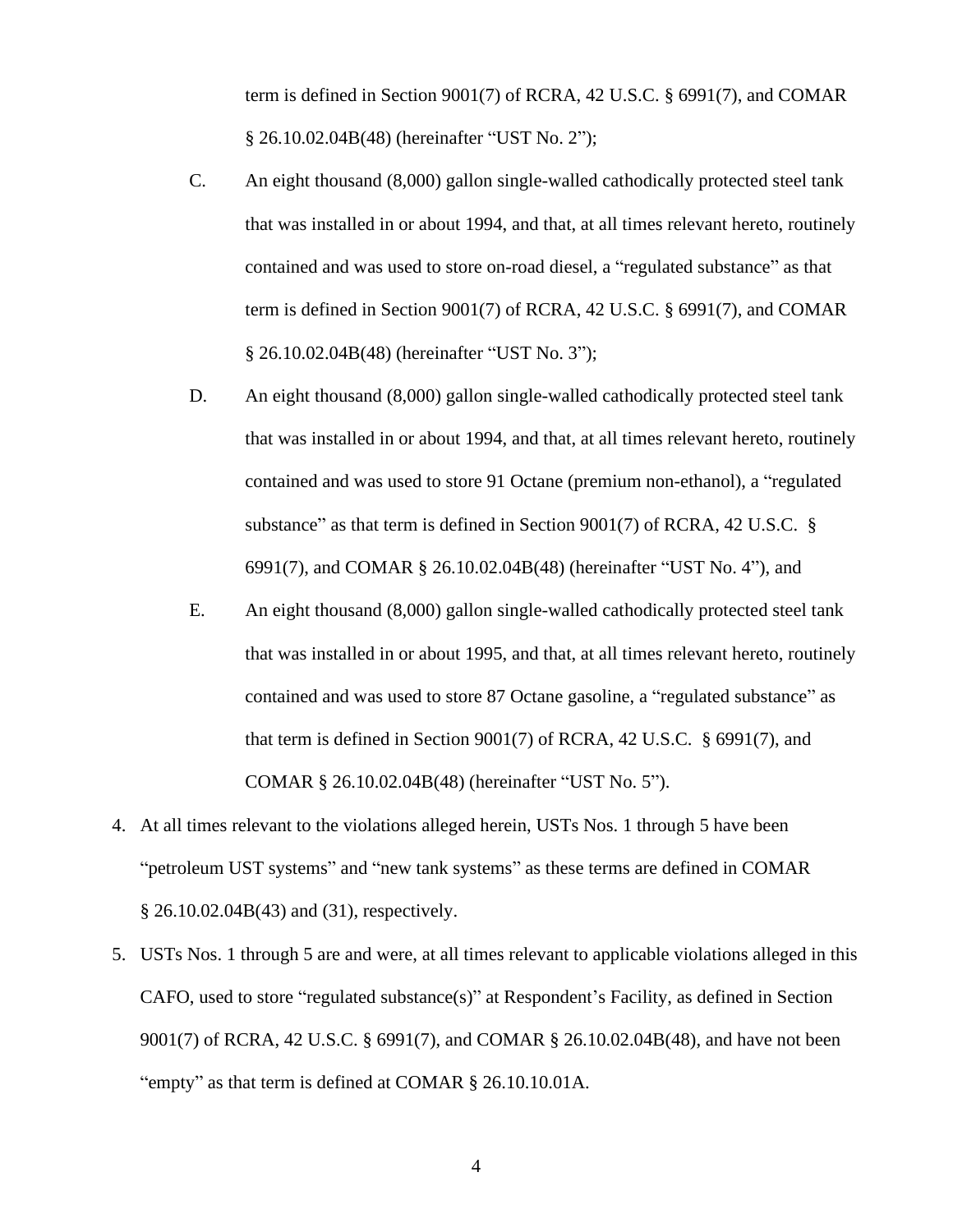#### **COUNT 1**

(Failure to perform release detection on USTs)

- 6. The allegations of Paragraphs 1 through 5 of this Complaint are incorporated herein by reference.
- 7. Pursuant to COMAR § 26.10.05.01A and C, owners and operators of new and existing UST systems must provide a method or combination of methods of release detection monitoring that meets the requirements described therein.
- 8. COMAR § 26.10.05.02B provides, in pertinent part, that USTs shall be monitored at least every 30 days for releases using one of the methods listed in COMAR § 26.10.05.04E-I, except that:
	- (1) UST systems that meet the performance standards in COMAR '' 26.10.03.01 (Performance Standards for New UST Systems) and .02 (Upgrading of Existing UST Systems), and the monthly inventory control requirements in COMAR § 26.10.05.04B or C (Inventory Control or Manual Tank Gauging) shall use tank tightness testing, conducted in accordance with COMAR § 26.10.05.04D (Tank Tightness Test), at least every 5 years until December 22, 1998, or until 10 years after the UST is installed or upgraded under COMAR § 26.10.03.02B (Tank Upgrading Requirements); and
	- (2) UST systems that do not meet the performance standards in COMAR § 26.10.03.01 (Performance Standards for New UST Systems) and .02 (Upgrading of Existing UST Systems), may use monthly inventory controls, conducted in accordance with COMAR § 26.10.05.04B or C (Inventory Control or Manual Tank Gauging) and annual tank tightness testing, conducted in accordance with COMAR § 26.10.05.04D (Tank Tightness Test) until December 22, 1998, when the tank must be upgraded under COMAR § 26.10.03.02 (Tank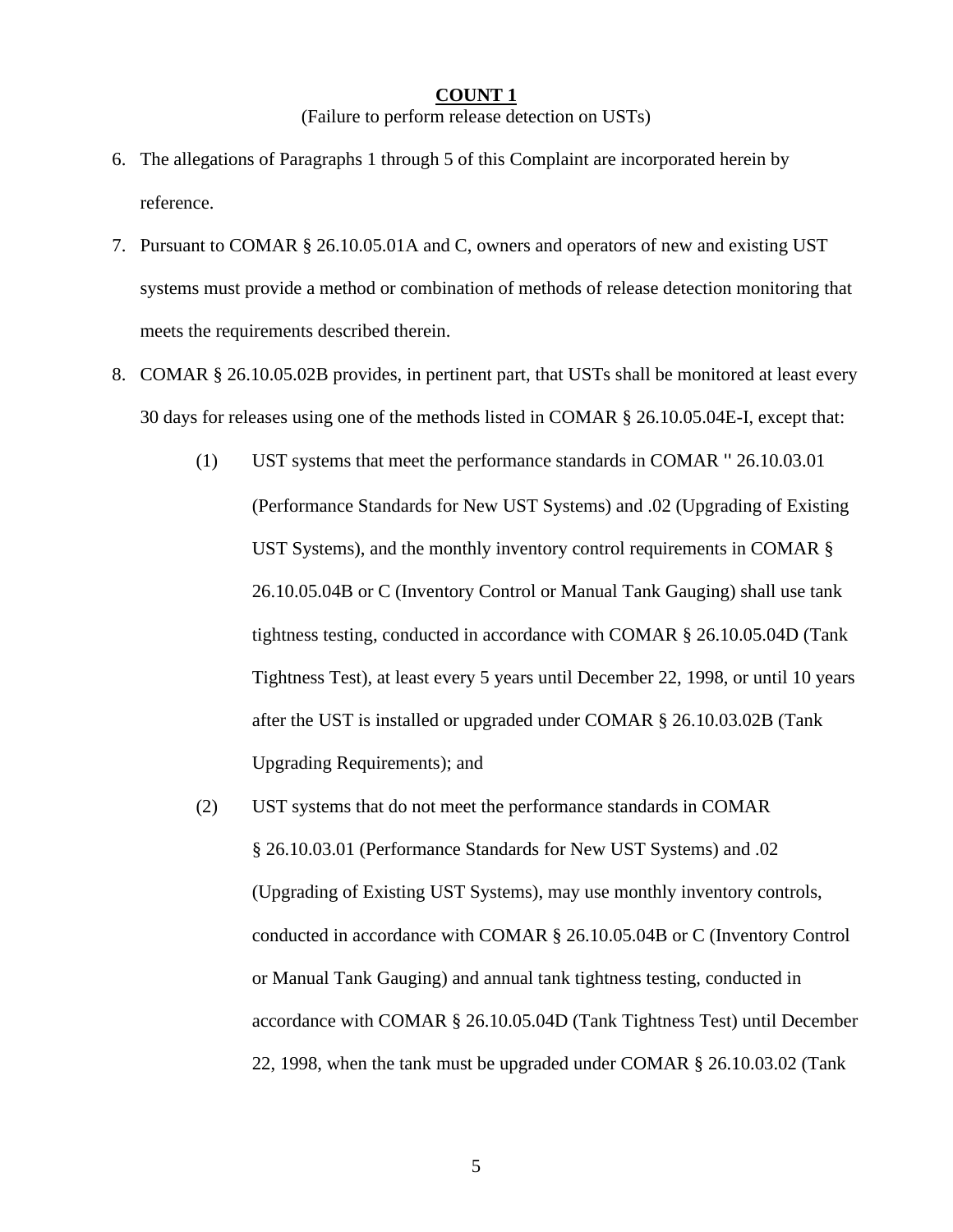Upgrading Requirements) or permanently closed under COMAR § 26.10.10.02; and

- (3) Tanks with a capacity of 550 gallons or less and not metered may use weekly tank gauging, conducted in accordance with COMAR § 26.10.05.04C.
- 9. At all times relevant to the violation alleged herein, the method of release detection selected by Respondent for the UST No. 1 through 5 was automatic tank gauging in accordance with COMAR § 26.10.05.04E.
- 10. From October 6, 2016 until September 25, 2017, and from January 5, 2018 until April 2, 2018, Respondent failed to perform automatic tank gauging for the UST No. 1 in accordance with COMAR § 26.10.05.04E.
- 11. From October 6, 2016 until November 28, 2016, from March 6, 2017 until April 10, 2017, from August 31, 2017 until October 23, 2017, and from December 6, 2017 through April 22, 2018, Respondent failed to perform automatic tank gauging for the UST No. 2 in accordance with COMAR § 26.10.05.04E.
- 12. From October 6, 2016 until February 20, 2017, from March 27, 2017 until December 6, 2017, from February 15, 2018 until April 23, 2018, from September 27, 2018 until February 18, 2019, and from January 5, 2020 through April 22, 2020 Respondent failed to perform automatic tank gauging for the UST No. 3 in accordance with COMAR § 26.10.05.04E.
- 13. From October 6, 2016 until June 19, 2017, from September 21, 2017 until December 5, 2017, from January 6, 2018 until April 2, 2018, from February 21, 2019 until April 1, 2019, and from February 2, 2020 through March 18, 2020 Respondent failed to perform automatic tank gauging for the UST No. 4 in accordance with COMAR § 26.10.05.04E.
- 14. From October 6, 2016 until November 28, 2016, from January 19, 2017 until April 10, 2017, from August 3, 2017 until December 5, 2017, from January 6, 2018 until April 23, 2018, and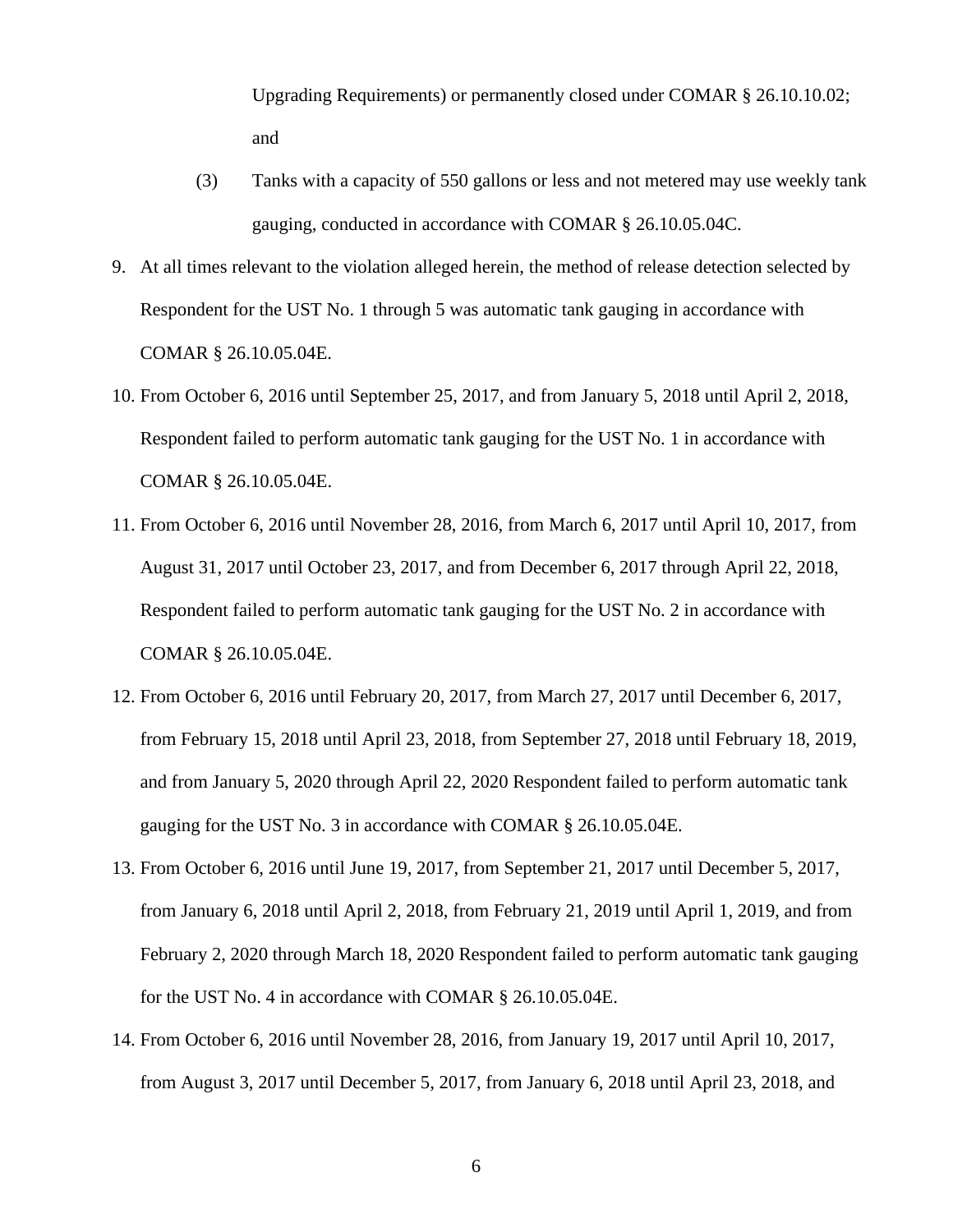from December 21, 2019 through January 22, 2020 Respondent failed to perform automatic tank gauging for the UST No. 5 in accordance with COMAR § 26.10.05.04E.

- 15. During the periods of time indicated in Paragraphs 10 through 14, above, Respondent did not use any of the other release detection methods specified in COMAR § 26.10.05.02B(1)-(3) and/or COMAR § 26.10.05.04A on USTs Nos. 1 through 5 located at the Facilities.
- 16. Respondent's acts and/or omissions as alleged in Paragraphs 10 through 15, above, constitute violations by Respondent of COMAR § 26.10.05.01A and .02B.

#### **COUNT II**

(Failure to perform automatic line leak detector testing annually on USTs)

- 17. The allegations of Paragraphs 1 through 16 of the Complaint are incorporated herein by reference.
- 18. COMAR § 26.10.05.02C(2) provides, in pertinent part, that underground piping that conveys regulated substances under pressure shall:
	- A. Be equipped with an automatic line leak detector conducted in accordance with COMAR § 26.10.05.05B; and
	- B. Have an annual line tightness test conducted in accordance with COMAR § 26.10.05.05C or have monthly monitoring conducted in accordance with COMAR § 26.10.05.05D.
- 19. COMAR § 26.10.05.05B provides, in pertinent part, that an annual test of the operation of the leak detector shall be conducted in accordance with the manufacturer's requirements.
- 20. Respondent tested the automatic line leak detectors on July 26, 2016 for USTs Nos. 2, 4, and 5.
- 21. Respondent tested the automatic line leak detectors on September 1, 2016 for USTs Nos. 1 and 3.
- 22. Respondent tested the automatic line leak detectors on March 23, 2018 for USTs Nos. 1 through
	- 5.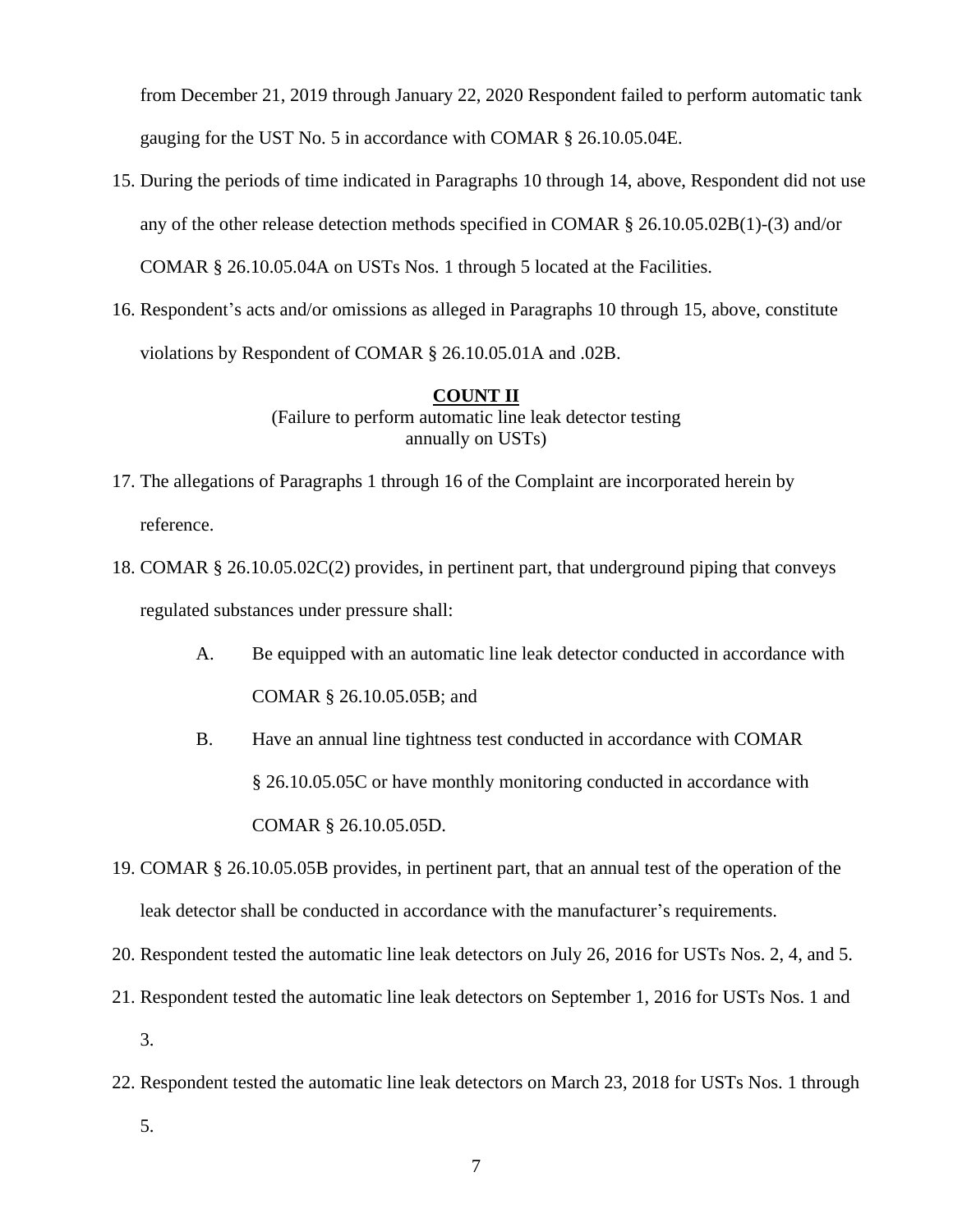- 23. Respondent failed to test annually the automatic line leak detectors from July 26, 2017 until March 23, 2018 for USTs Nos. 2, 4, and 5.
- 24. Respondent failed to test annually the automatic line leak detectors from September 1, 2017 until March 23, 2018 for USTs Nos. 1 and 3.
- 25. From July 26, 2017 until March 23, 2018, the piping for USTs Nos. 2, 4, and 5 was underground and routinely conveyed regulated substances under pressure.
- 26. From September 1, 2017 until March 23, 2018, the piping for USTs Nos. 1 and 3 was underground and routinely conveyed regulated substances under pressure.
- 27. Respondent's acts and/or omissions as alleged in Paragraphs 23 through 26, above, constitute violations by Respondent of COMAR  $\S$  26.10.05.02C(2)(a) and COMAR  $\S$  26.10.05.05B.

## **COUNT III**

(Failure to perform line tightness testing or monthly monitoring on piping for USTs)

- 28. The allegations of Paragraphs 1 through 27 of this Complaint are incorporated herein by reference.
- 29. Pursuant to COMAR § 26.10.05.01A and C, owners and operators of new and existing UST systems must provide a method or combination of methods of release detection monitoring that meets the requirements described therein.
- 30. COMAR § 26.10.05.02C(2) provides, in pertinent part, that underground piping that conveys regulated substances under pressure shall:
	- a. Be equipped with an automatic line leak detector conducted in accordance with COMAR § 26.10.05.05B; and
	- b. Have an annual line tightness test conducted in accordance with COMAR § 26.10.05.05C or have monthly monitoring conducted in accordance with COMAR § 26.10.05.05D.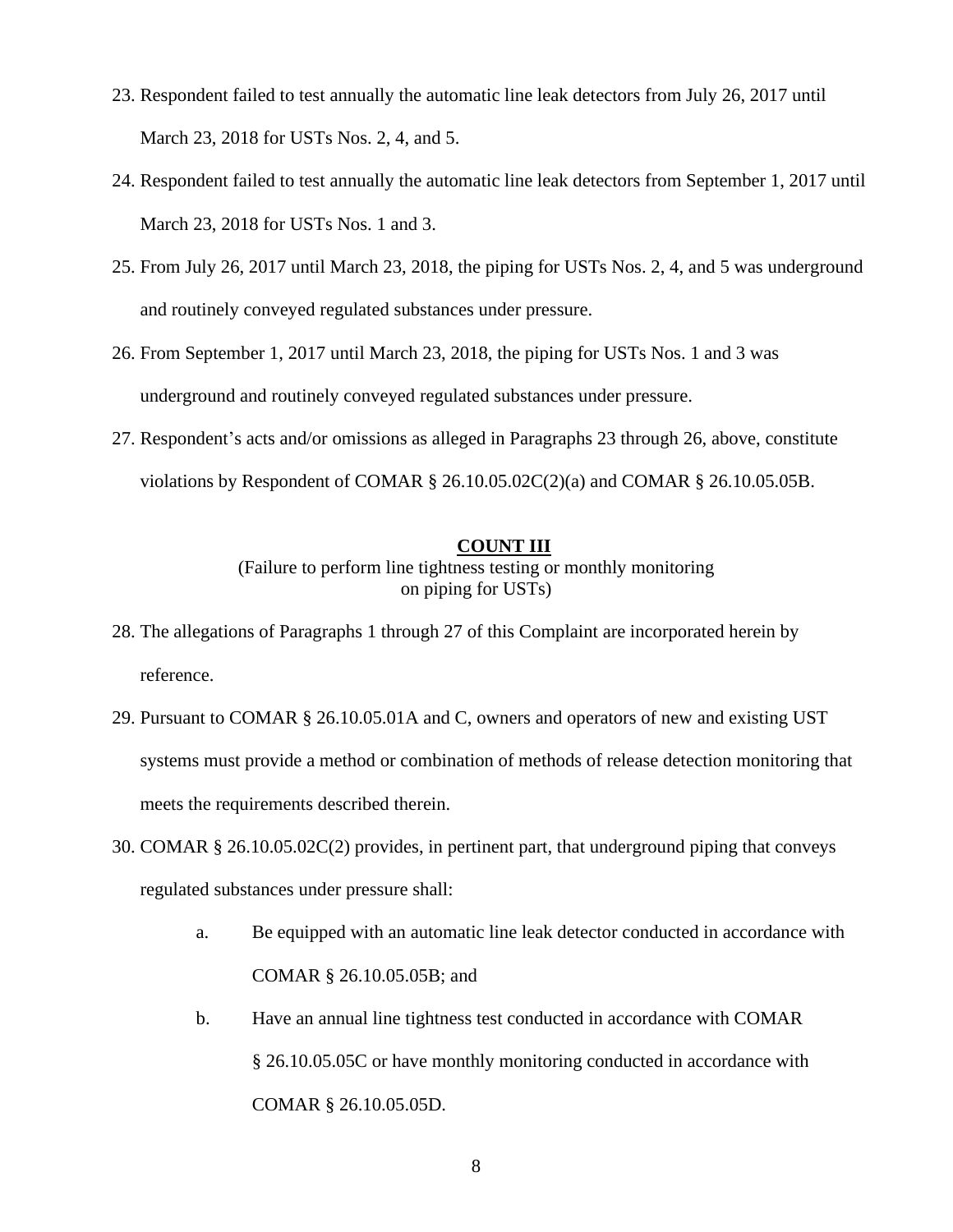- 31. Respondent performed an annual line tightness test on June 27, 2016 for the underground piping for USTs Nos. 2, 4, and 5.
- 32. Respondent performed an annual line tightness test on September 1, 2016 for the underground piping for USTs Nos. 1 and 3.
- 33. Respondent performed an annual line tightness test on March 23, 2018 for USTs Nos. 1 through 5.
- 34. Respondent failed to perform an annual line tightness testing in accordance with COMAR § 26.10.05.05C or have monthly monitoring conducted in accordance with COMAR § 26.10.05.05D for the underground piping associated with USTs Nos. 1 and 3 from September 1, 2017 until March 23, 2018.
- 35. Respondent failed to perform an annual line tightness testing in accordance with COMAR § 26.10.05.05C or have monthly monitoring conducted in accordance with COMAR § 26.10.05.05D for the underground piping associated with USTs Nos. 2, 4 and 5 from June 27, 2017 until March 23, 2018.
- 36. From September 1, 2017 until March 23, 2018, the piping for USTs Nos. 1 and 3 was underground and routinely conveyed regulated substances under pressure.
- 37. From June 27, 2017 until March 23, 2018, the piping for USTs Nos. 2, 4, and 5 was underground and routinely conveyed regulated substances under pressure.
- 38. Respondent's acts and/or omissions as alleged in Paragraphs 34 through 37, above, constitute violations by Respondent of COMAR § 26.10.05.02C(2)(b).

# **COUNT IV**

(Failure to report a suspected release from UST No.3)

39. The allegations of Paragraphs 1 through 38 of this Complaint are incorporated herein by reference.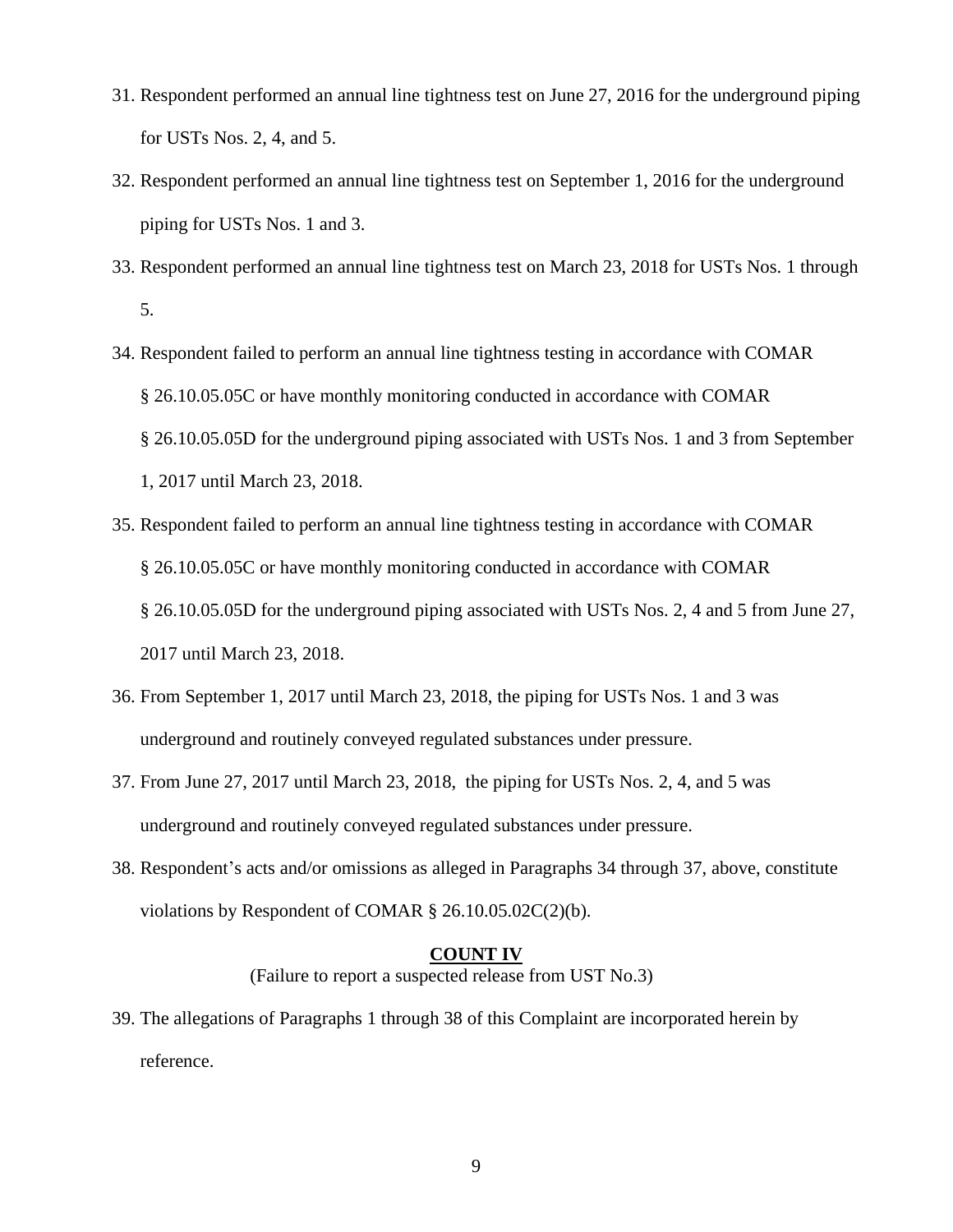- 40. COMAR § 26.10.08.01A provides that if a storage system fails a test for tightness or is otherwise determined to be leaking, the person conducting the test, the owner, and the person-in-charge of the storage system shall notify the Maryland Department of Environment ("MDE") within two (2) hours.
- 41. COMAR § 26.10.08.01B(3) provides, in pertinent part, that owners or operators of UST systems shall report to the MDE pursuant to COMAR § 26.10.08.01A if the monitoring results from a release detection method required under COMAR § 26.10.05.02 (Requirements for Petroleum UST Systems) indicate a release may have occurred, unless the monitoring device is found to be defective, and is immediately repaired, recalibrated, or replaced, and additional monitoring does not confirm the initial result.
- 42. On February 20, 2017, the automatic tank gauging system provided a fail test result indicating that a release may have occurred from UST No. 3.
- 43. On February 27, 2017, the automatic tank gauging system provided a fail test result indicating that a release may have occurred from UST No. 3.
- 44. Respondent did not find the monitoring devices for UST No. 3 to be defective.
- 45. Respondent did not report within 2 hours to MDE the suspected releases as described in Paragraphs 42 and 43, above.
- 46. Respondent's acts and/or omissions as alleged in Paragraphs 42 through 45, above, constitute a violation by Respondent of COMAR § 26.10.08.01.

#### **COUNT V**

(Failure to investigate a suspected release from UST No.3)

- 47. The allegations of Paragraphs 1 through 46 of this Complaint are incorporated herein by reference.
- 48. COMAR § 26.10.08.01B(3) provides, in pertinent part, that owners or operators of UST systems shall report to the MDE and follow the procedures in COMAR § 26.10.08.03 (Release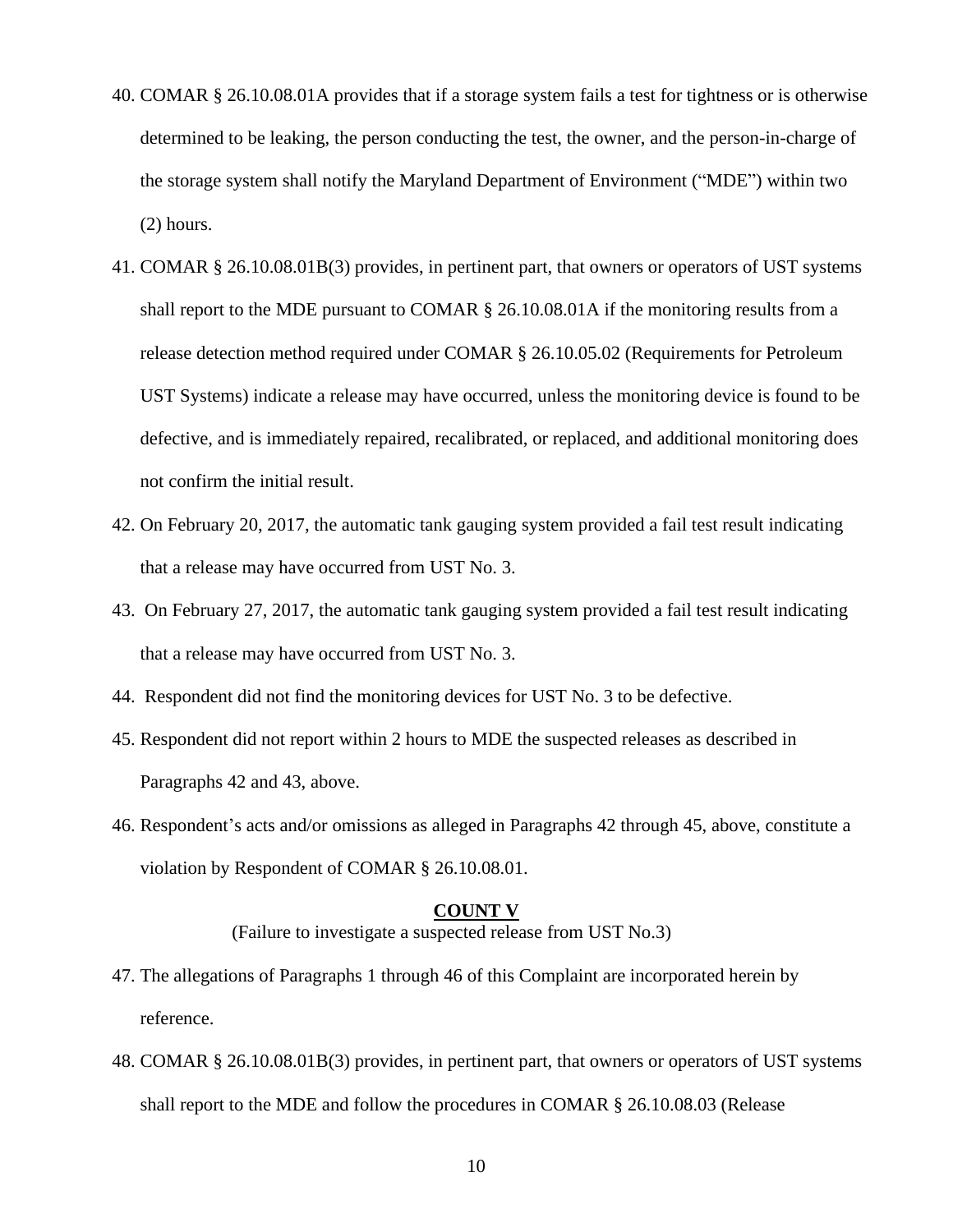Investigation and Confirmation Steps) if monitoring results from a release detection method required under COMAR § 26.10.05.02 (Requirements for Petroleum UST Systems) indicate a release may have occurred, unless the monitoring device is found to be defective, and is immediately repaired, recalibrated, or replaced, and additional monitoring does not confirm the initial result.

- 49. COMAR § 26.10.08.03 provides, in pertinent part, that owners and operators shall immediately investigate and confirm all suspected releases of regulated substances requiring reporting under COMAR § 26.10.08.01 within 72 hours or another reasonable time period specified by MDE, unless corrective action is initiated by the owner and/or operator in accordance with COMAR § 26.10.09.
- 50. On February 20, 2017, the automatic tank gauging system provided a fail test result indicating that a release may have occurred from UST No. 3.
- 51. On February 27, 2017, the automatic tank gauging system provided a fail test result indicating that a release may have occurred from UST No. 3.
- 52. The incidents described in Paragraphs 50 and 51, above, constitute two separate notices of a suspected release which was required to be reported to MDE under COMAR § 26.10.08.01 and immediately investigated by Respondent under COMAR § 26.10.08.03.
- 53. Respondent failed to undertake an immediate investigation and confirm the suspected releases of regulated substances from UST No. 3 within the time and manner prescribed by COMAR § 26.10.08.03 or take any corrective action in accordance with COMAR § 26.10.09.
- 54. Respondent's acts and/or omissions as alleged in Paragraphs 50 through 53, above, constitute a violation by Respondent of COMAR § 26.10.08.01 and 03.

# **COUNT VI**

(Failure to test cathodic protection system on USTs)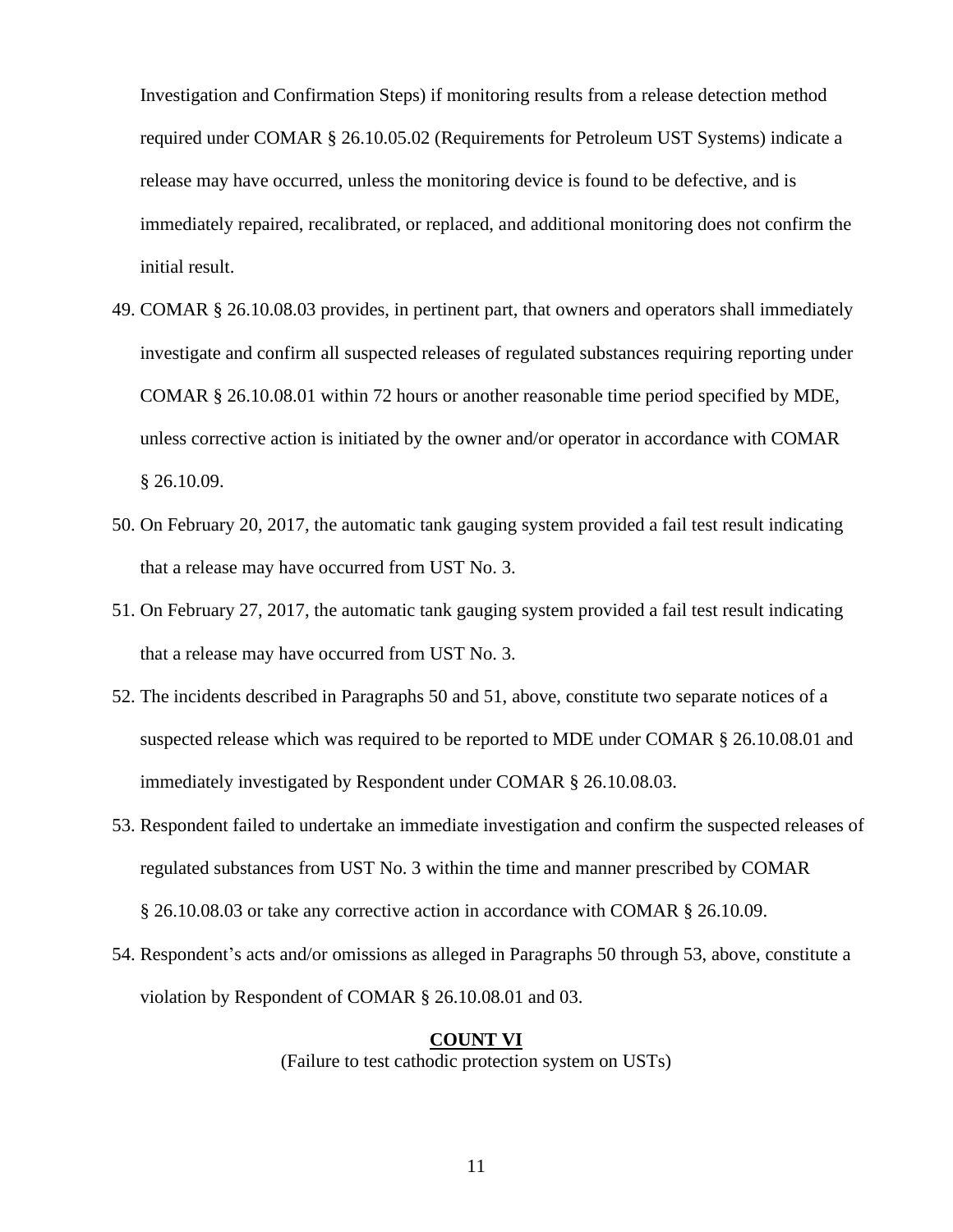- 55. The allegations of Paragraphs 1 through 54 of this Complaint are incorporated herein by reference.
- 56. COMAR § 26.10.04.02D(1) provides that all UST systems equipped with cathodic protection system must be inspected for proper operation within 6 months of installation and at least every year thereafter by a qualified cathodic protection tester.
- 57. USTs Nos. 1 through 5 are and were, at the time of the violations alleged herein, "steel UST systems with corrosion protection" and were used to store regulated substances within the meaning of COMAR § 26.10.04.02D.
- 58. Respondent performed a test of the cathodic protection system for USTs Nos. 1 through 5 on June 17, 2016.
- 59. Respondent performed a test of the cathodic protection system for USTs Nos. 1 through 5 on February 1, 2018.
- 60. Respondent was approximately 7 months overdue in testing the cathodic protection system as required by COMAR § 26.10.04.02D(1) for USTs Nos. 1 through 5 at the Facility from June 17, 2017 until February 1, 2018.
- 61. Respondent's act and/or omission as alleged in Paragraphs 55 through 57, above, constitute violations by Respondent of COMAR § 26.10.04.02D(1).

## **III. PROPOSED CIVIL PENALTY**

Section 9006(d)(2) of RCRA, 42 U.S.C. § 6991e(d)(2), and 40 C.F.R. Part 19, provide, in relevant part, that any owner or operator of an underground storage tank who fails to comply with any requirement or standard promulgated by EPA under Section 9003 of RCRA, 42 U.S.C. § 6991c, or that is part of an authorized state underground storage tank program shall be liable for a civil penalty not to exceed \$10,000 for each tank for each day of violation. In accordance with the Adjustment of Civil Monetary Penalties for Inflation, promulgated pursuant to the Debt Collection Improvement Act of 1996 and codified at 40 C.F.R. Part 19, all violations of RCRA Section 9006(d)(2), 42 U.S.C. § 6991e(d)(2),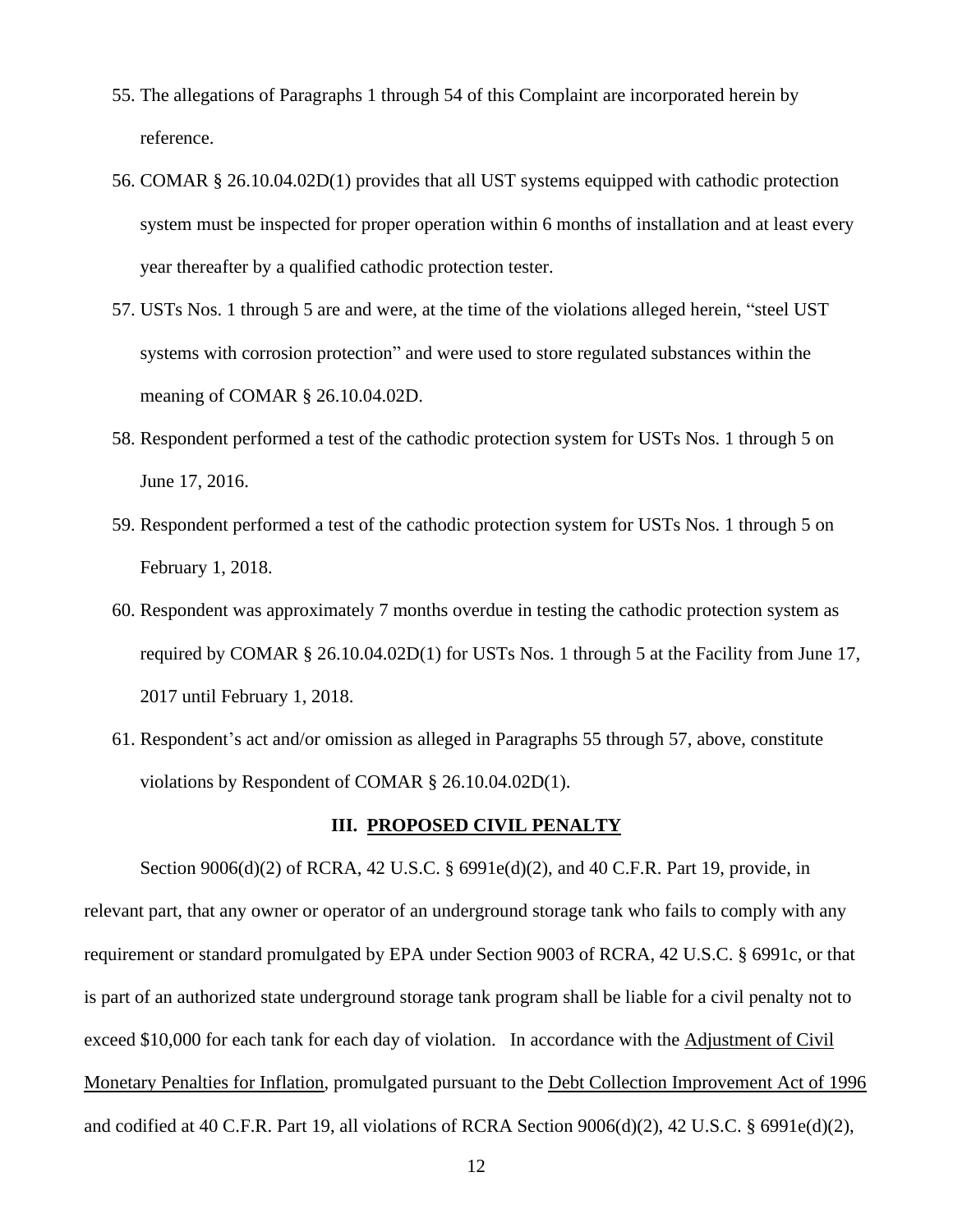occurring after November 2, 2015 where penalties are assessed on or after December 23, 2020 shall be liable for a civil penalty not to exceed \$24,730 for each tank for each day of violation. *See,* Vol. 85 No. 247 *Federal Register* Pages 83818-83821 (December 23, 2020). For purposes of determining the amount of any penalty to be assessed, Section 9006(c) of RCRA, 42 U.S.C. § 6991e(c), requires EPA to take into account the seriousness of the violation and any good faith efforts to comply with the applicable requirements.

Pursuant to 40 C.F.R. § 22.14(a)(4)(ii) of the Consolidated Rules of Practice ("Consolidate Rules"), Complainant is not proposing a specific penalty at this time, but will do so at a later date after an exchange of information has occurred. *See* 40 C.F.R. § 22.19(a)(4).

To develop a proposed penalty for the violations alleged in this Complaint, EPA will take into account the particular facts and circumstances of this case with specific reference to the methodology set forth in the UST Penalty Policy, found at [https://www.epa.gov/sites/production/files/2014-](https://www.epa.gov/sites/production/files/2014-02/documents/d9610.12.pdf) [02/documents/d9610.12.pdf](https://www.epa.gov/sites/production/files/2014-02/documents/d9610.12.pdf) and the Interim Consolidated Enforcement Policy for Underground Storage Tank (UST) Regulations and Revised Field Citation Program and ESA Policy found at [https://www.epa.gov/sites/production/files/2019-12/documents/final-interim-consolidated-ust-penalty](https://www.epa.gov/sites/production/files/2019-12/documents/final-interim-consolidated-ust-penalty-policy-v3.pdf)[policy-v3.pdf,](https://www.epa.gov/sites/production/files/2019-12/documents/final-interim-consolidated-ust-penalty-policy-v3.pdf) which reflects the statutory penalty criteria and factors set forth Section 9006(c) of RCRA. These policies provide a rational, consistent and equitable methodology for applying the statutory penalty factors enumerated above to particular cases. As a basis for calculating a specific penalty pursuant to 40 C.F.R. § 22.19(a)(4), Complainant will also consider, among other factors, each Respondent's ability to pay a civil penalty. The burden of raising and demonstrating an inability to pay rests with the Respondent. In addition, to the extent that facts and circumstances unknown to Complainant at the time of issuance of this Complaint become known after the Complaint is issued, such facts and circumstances may also be considered as a basis for adjusting a civil penalty.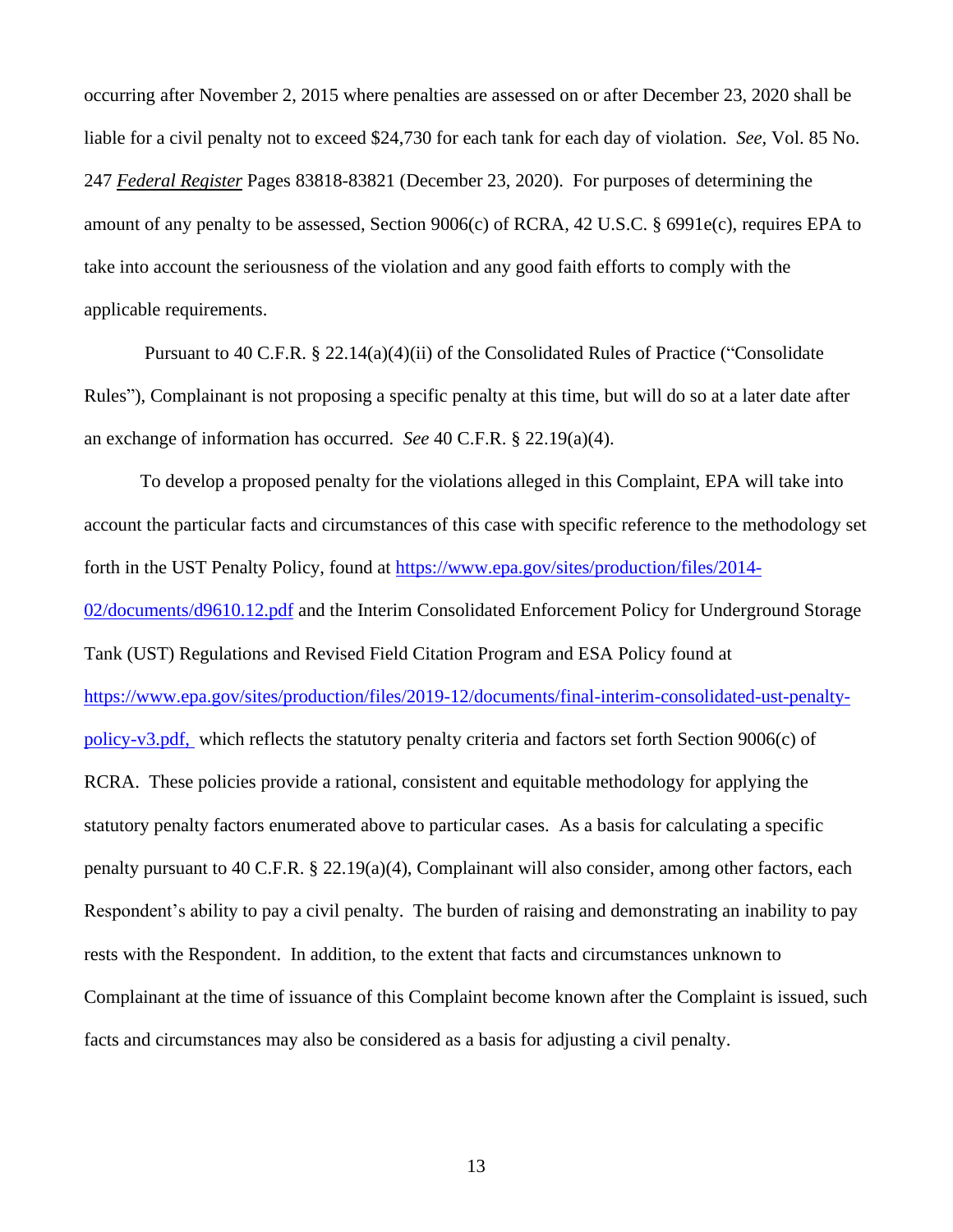This Complaint does not constitute a "demand" as that term is defined in the Equal Access to Justice Act, 28 U.S.C. § 2412. Pursuant to 40 C.F.R. § 22.14(a)(4)(ii), an explanation of the number and severity of the violations alleged in this Complaint is set forth below.

### **Failure to provide release detection for USTs**

The "potential for harm" for this violation is "major." Given that USTs are, by definition, underground, it is critically important that facility owners and operators utilize effective methods of detecting releases from such tanks. The prevention and detection of leaks are the cornerstones of the UST regulatory program.

The "extent of deviation" for this violation is "major." Failure to monitor an UST for releases at least every 30 days using an allowable method of release detection typically constitutes a substantial deviation from the requirements of the RCRA regulatory program.

## **Failure to perform automatic line leak detection annually.**

The "potential for harm" for this violation is "major". It is critically important that facility owners and operators utilize effective methods of detecting releases from USTs and their associated piping. The prevention and detection of leaks are the cornerstones of the UST regulatory program. Respondent's failure to perform an annual line leak detector test for the underground piping associated with USTs at the Facility presented a substantial risk to human health or the environment from a leak going undetected.

The "extent of deviation" for this violation is also "major" because it presents a substantial deviation from the requirements of the RCRA regulatory program.

# **Failure to perform annual line tightness testing or monthly monitoring.**

The "potential for harm" for this violation is "major." It is critically important that facility owners and operators utilize effective methods of detecting releases from USTs and their associated piping. The prevention and detection of leaks are the cornerstones of the UST regulatory program. Respondent's failure to perform an annual line tightness test or monthly monitoring of underground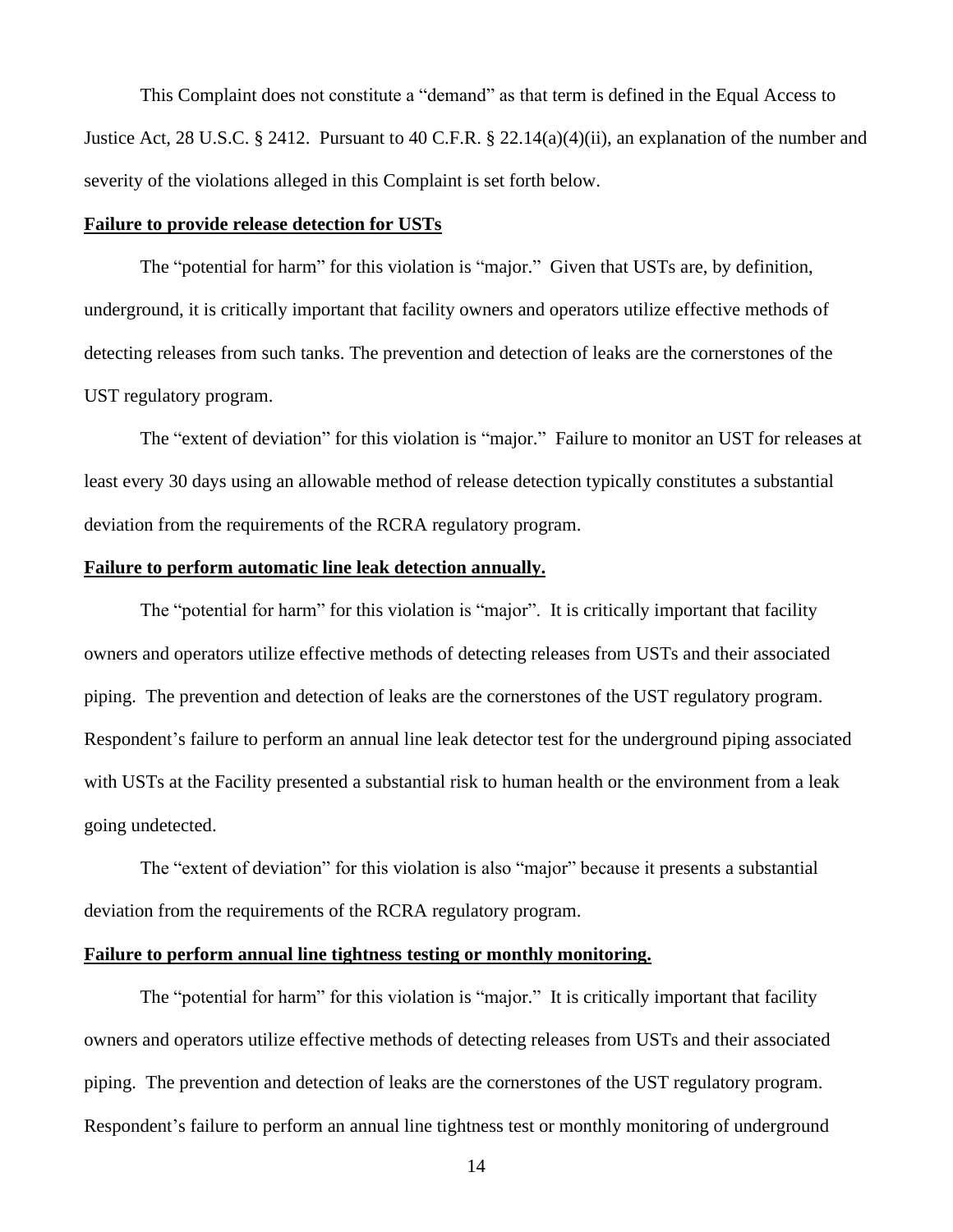piping associated with USTs at the Facility presented a substantial risk to human health or the environment from a leak going undetected.

The "extent of deviation" for this violation is also "major" because it presents a substantial deviation from the requirements of the RCRA regulatory program.

#### **Failure to report to the implementing agency of a suspected release.**

The "potential for harm" for this violation is "major." Given that the USTs are, by definition, underground, it is critically important that facility owners and operators utilize effective methods of detecting releases from such tanks. The prevention and detection of leaks are the cornerstones of the UST regulatory program. Further, it is essential to the success of the UST program that the regulating agency, in this case, MDE, is made aware of suspected releases to ensure proper investigation and remediation of contamination where appropriate. Respondent's failure to notify the implementing agency of suspected releases substantially limited the agency's ability to protect human health and/or the environment.

The "extent of deviation" for this violation is "major". Respondent's violation presented a substantial deviation from the requirements of the RCRA regulatory program. The Respondent's monitoring results from a release detection method indicated a suspected release which was not reported to MDE.

#### **Failure to investigate a suspected release.**

The "potential for harm" for this violation is "major." Given that the USTs are, by definition, underground, it is critically important that facility owners and operators utilize effective methods of detecting releases from such tanks. The prevention and detection of leaks are the cornerstones of the UST regulatory program. Further, it is essential to the protection of human health and the environment that all suspected releases be investigated. Respondent's failure to investigate a suspected release posed a substantial risk to the protection of human health and/or the environment.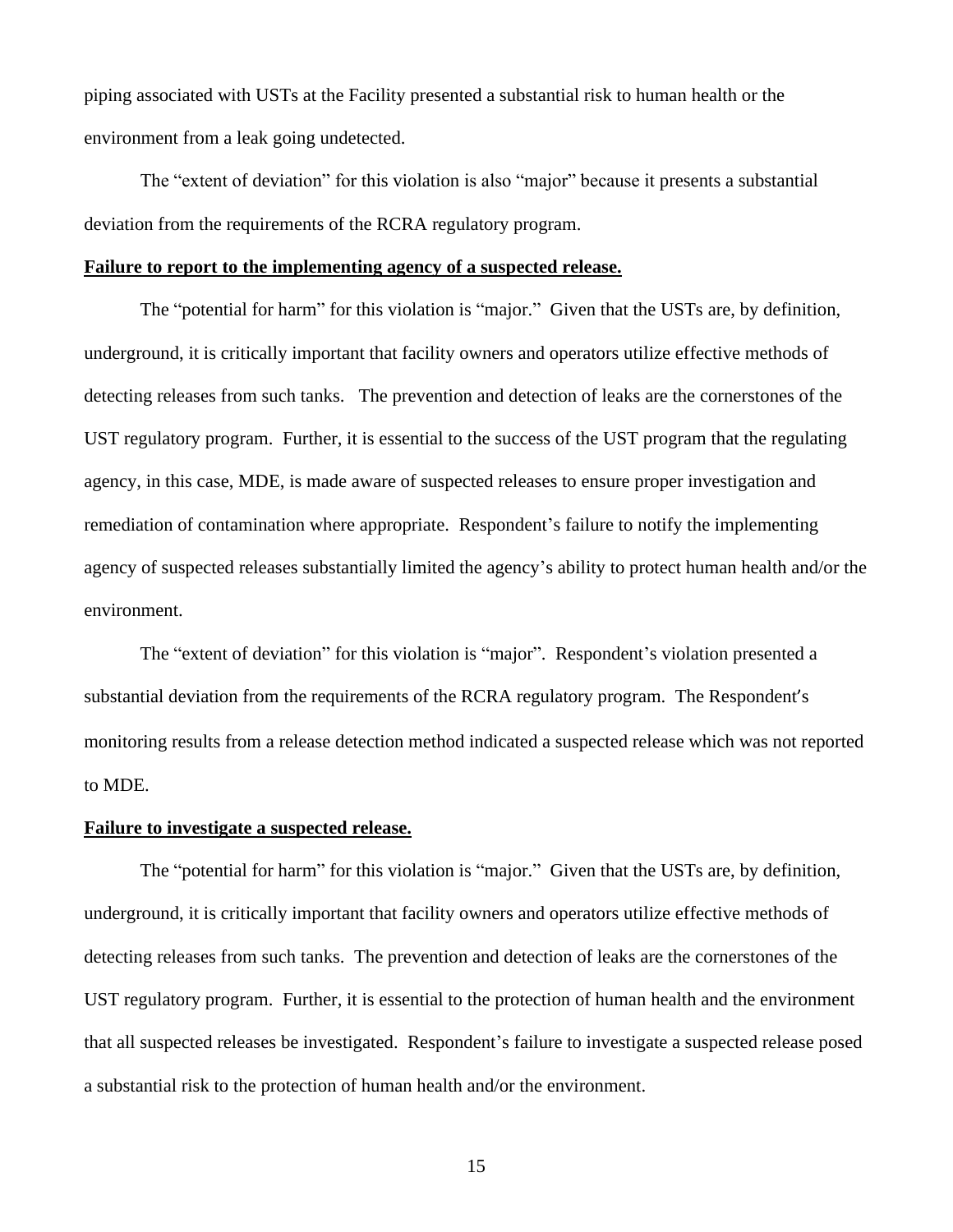The "extent of deviation" for this violation is "major." Respondent's failure to investigate a suspect release presented a substantial deviation from the requirements of the RCRA regulatory program.

### **Failure to test cathodic protection system.**

The "potential for harm" for this violation is "major." The purpose of cathodic protection testing is to ensure that releases due to corrosion are prevented for as long as the steel UST system is used to store regulated substances. Respondent failed to perform the annual test of the cathodic protection system to ensure integrity of all the metal part of the UST systems at the Facility. Respondent's inaction posed a substantial actual or potential harm to human health and the environment in the event of a release into the environment.

The "extent of deviation" for this violation is "major." Failure to perform cathodic protection testing since the installation of the UST systems at the Facility presents a substantial act of noncompliance with the goals of the UST program.

## **V. NOTICE OF RIGHT TO REQUEST A HEARING**

Respondent may request a hearing before an EPA Administrative Law Judge and at such hearing may contest any material fact upon which the Complaint is based, contest the appropriateness of any compliance order or proposed penalty, and/or assert that Respondent is entitled to judgment as a matter of law. To request a hearing, each Respondent must file a written answer ("Answer") within thirty (30) days after service of this Complaint. The Answer should clearly and directly admit, deny or explain each of the factual allegations contained in this Complaint of which Respondent has any knowledge. Where a Respondent has no knowledge of a particular factual allegation and so states, such a statement is deemed to be a denial of the allegation. The Answer should contain: (1) the circumstances or arguments which are alleged to constitute the grounds of any defense; (2) the facts which Respondent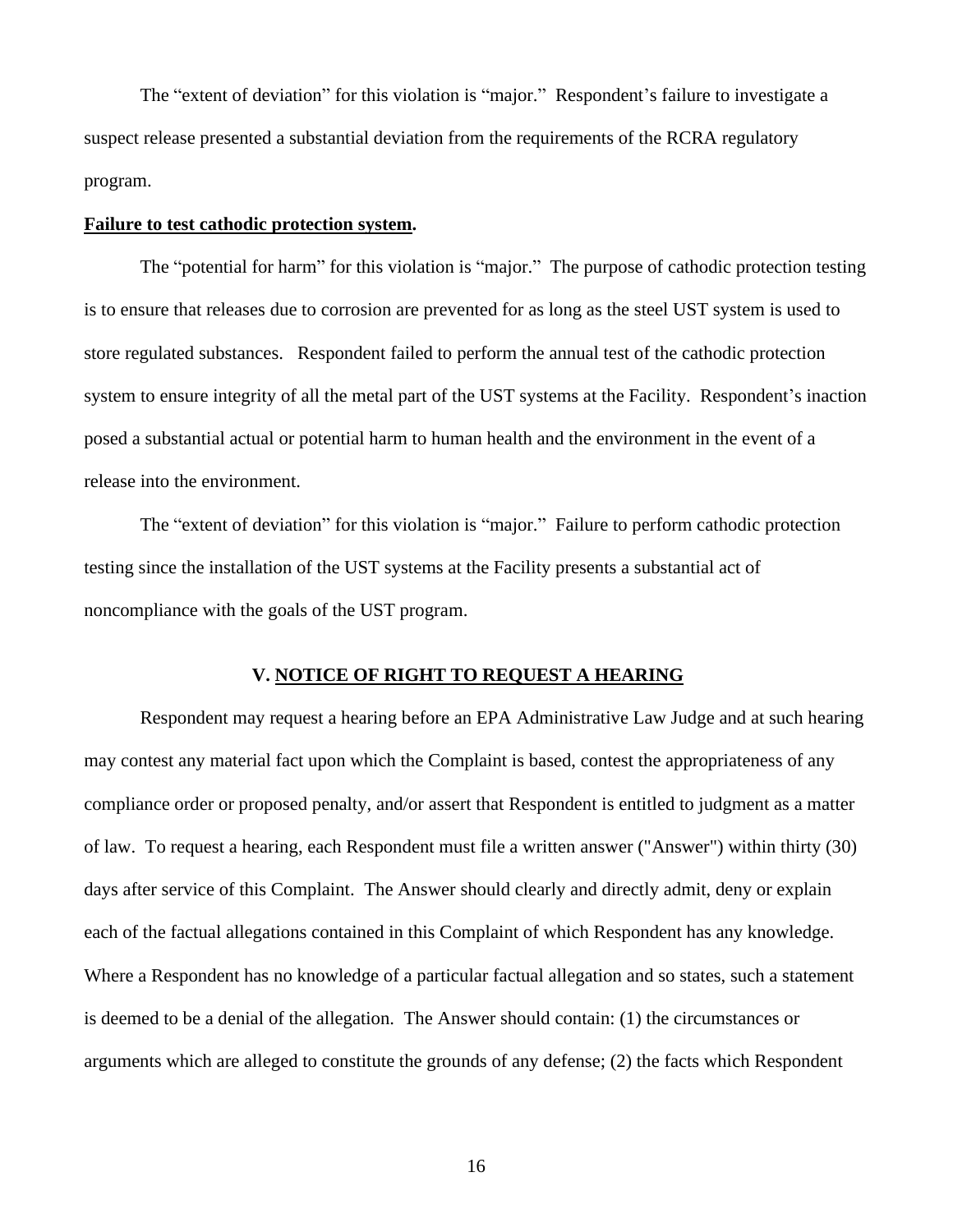disputes; (3) the basis for opposing any proposed relief; and (4) a statement of whether a hearing is requested. All material facts not denied in the Answer will be considered to be admitted.

Failure of either Respondent to admit, deny or explain any material allegation in the Complaint shall constitute an admission by such Respondent of such allegation. Failure to Answer may result in the filing of a Motion for Default Order and the possible issuance of a Default Order imposing the

penalties proposed herein without further proceedings.

Following the Regional Judicial Officer's Standing Orders, dated May 7, 2020 and May 22,

2020, a copy of which is attached as Attachment B, Respondent's Answer may be sent to the Regional

Hearing Clerk at the mailing OR email address below:

Regional Hearing Clerk (3RC00) U.S. EPA Region III 1650 Arch Street Philadelphia, PA 19103-2029 R3\_hearing\_clerk@epa.gov

In addition, please send a copy of any Answer and/or request for a hearing via email to the attention of:

> Louis F. Ramalho Sr. Assistant Regional Counsel U.S. EPA Region III 1650 Arch Street Philadelphia, PA 19103-2029 [Ramalho.Louis@epa.gov](mailto:Ramalho.Louis@epa.gov)

Any hearing requested by Respondent will be held at a location to be determined at a later date pursuant to 40 C.F.R. § 22.21(d) of the Consolidated Rules. The hearing will be conducted in accordance with the provisions of the Consolidated Rules. Pursuant to 40 C.F.R. § 22.5(b)(2) of the Consolidated Rules, Complainant has filed with this Complaint a consent to receive service of all filings by Respondent via email with the documents bing filed in a Portable Document Format ("PDF"). *See* Attachment C. Pursuant to 40 C.F.R. § 22.5(b)(2) of the Consolidated Rules, a copy of Respondent's Answer and all other documents that the Respondent files in this action should be served on the attorney assigned to represent Complainant in this case, at the email address listed above.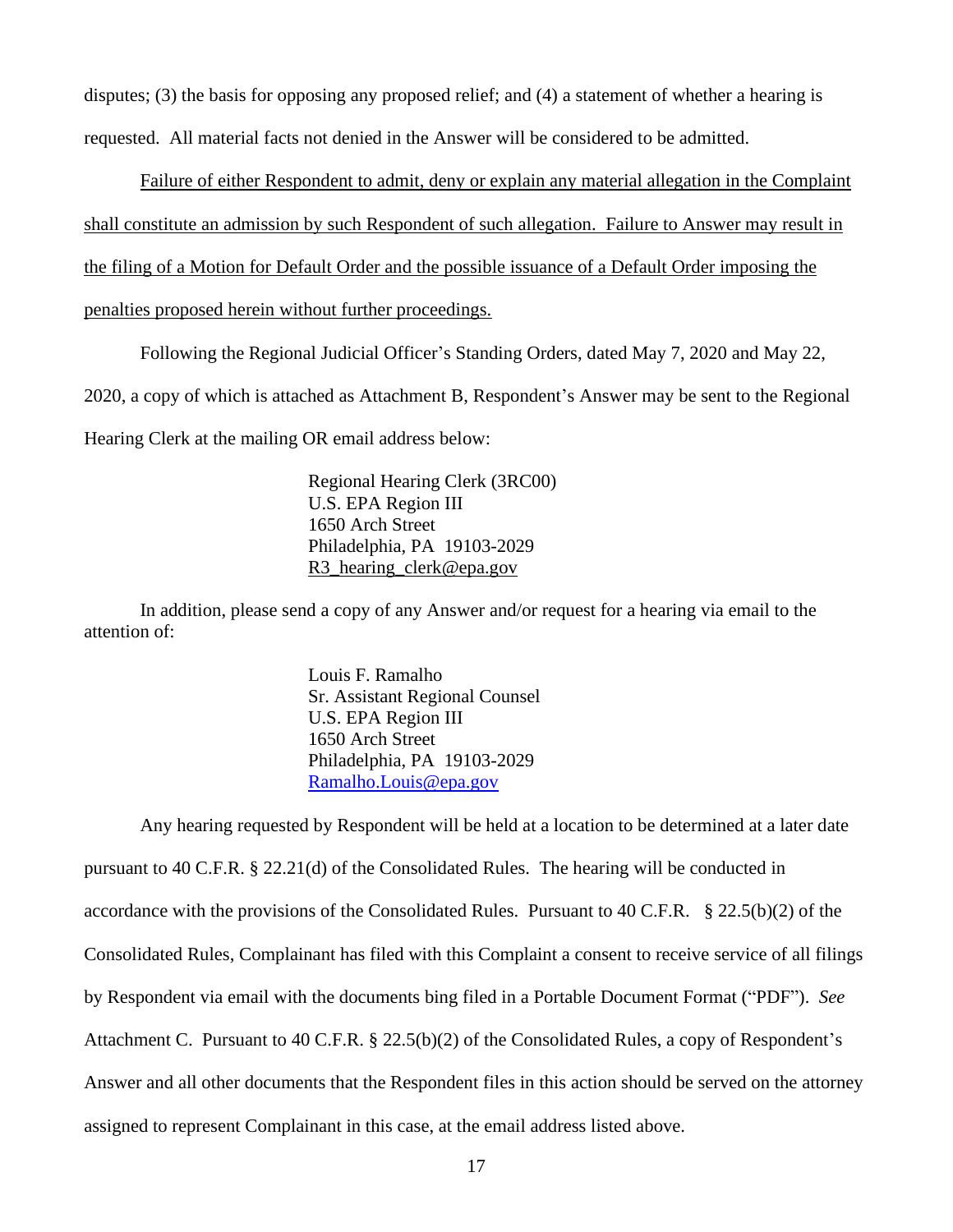#### **VI. SETTLEMENT CONFERENCE**

Complainant encourages settlement of this proceeding at any time after issuance of the Complaint if such settlement is consistent with the provisions and objectives of RCRA. Whether or not a hearing is requested, Respondent may request a settlement conference with the Complainant to discuss the allegations of the Complaint, and the amount of the proposed civil penalty. **HOWEVER, A REQUEST FOR A SETTLEMENT CONFERENCE DOES NOT RELIEVE THE RESPONDENT OF THEIR RESPONSIBILITY TO FILE A TIMELY ANSWER.**

In the event settlement is reached, its terms shall be expressed in a written Consent Agreement prepared by Complainant, signed by the parties, and incorporated into a Final Order signed by the Regional Administrator or her designee. The execution of such a Consent Agreement shall constitute a waiver of Respondent's right to contest the allegations of the Complaint and its right to appeal the proposed Final Order accompanying the Consent Agreement.

If you wish to arrange a settlement conference, please contact Louis F. Ramalho, Senior Assistant Regional Counsel, at (215) 814-2681 prior to the expiration of the thirty (30) day period following service of this Complaint. Once again, however, such a request for a settlement conference does not relieve Respondent of their responsibility to file Answer(s) within thirty (30) days following service of this Complaint.

## **VII. SEPARATION OF FUNCTIONS AND** *EX PARTE* **COMMUNICATIONS**

The following Agency officers, and the staffs thereof, are designated as the trial staff to represent the Agency as the party in this case: the Region III Office of Regional Counsel, the Region III Enforcement and Compliance Assurance Division, and the Office of the EPA Assistant Administrator for Enforcement and Compliance Assurance. Commencing from the date of issuance of this Complaint until issuance of a final agency decision in this case, neither the Administrator, members of the Environmental Appeals Board, Presiding Officer, Regional Administrator, nor Regional Judicial Officer,